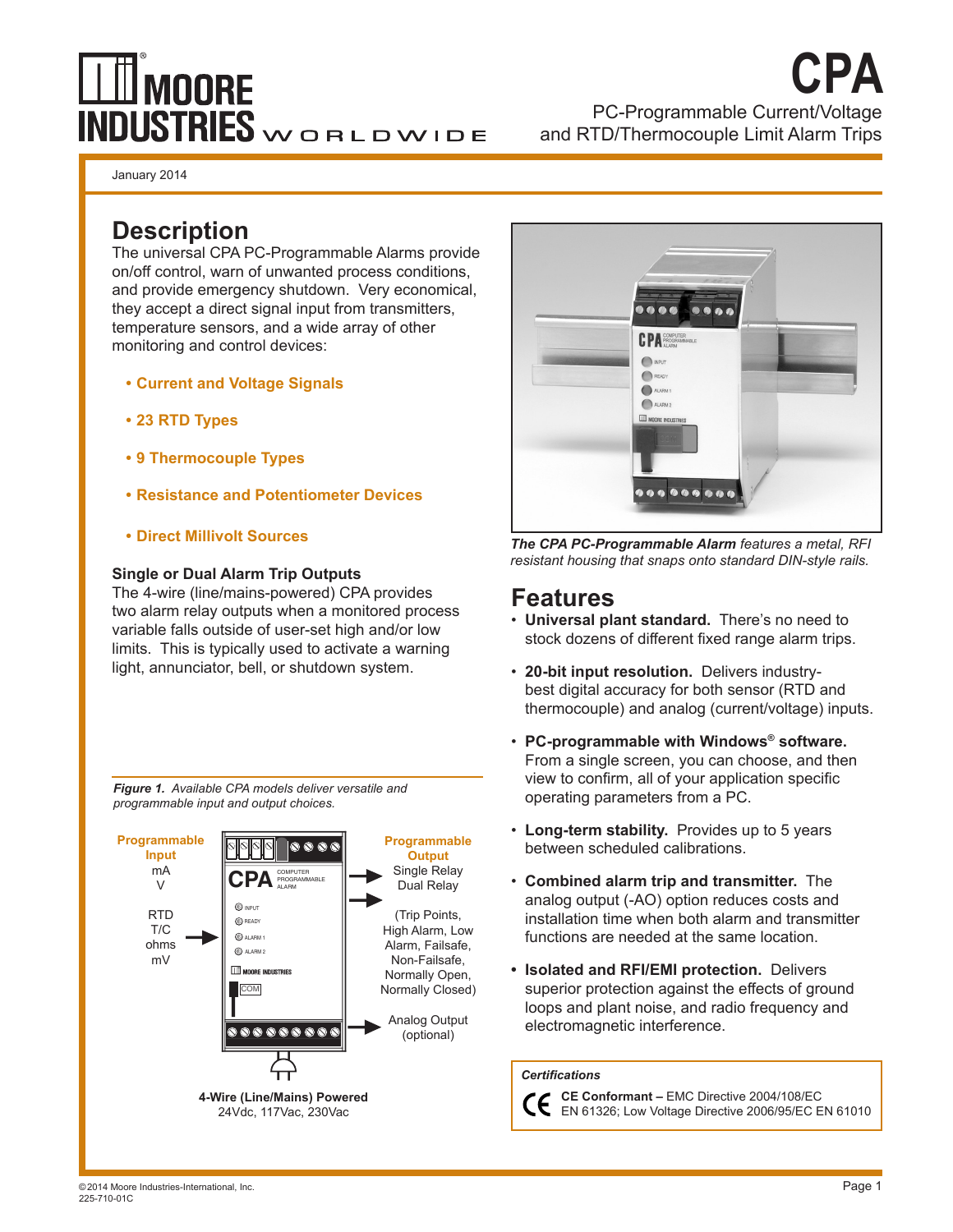# **One Window. One Minute. One Setup.**

All operating parameters configure quickly and easily using our Intelligent PC Configuration Software. Programmable functions include:

- Input type and measurement range (zero and full scale values)
- Input and output trimming
- High or low alarm(s) with trip points
- Failsafe or non-failsafe and normally open or normally closed alarm relays
- Alarm deadband (0-100%) and alarm time delay (0-120 seconds)
- T/C reference junction compensation (on/off)
- Standard and custom linearization curves
- Analog output range\*
- On input failure, upscale or downscale drive, fail to last value, or fail to selected value\*
- Analog signal output damping (0-120 seconds)\*

\*Models with Analog Output (-AO) option.

#### **Powers a 2-Wire Transmitter**

The CPA (HLPRG: current/voltage input model) comes standard with 2-wire transmitter excitation that provides 24Vdc to power the loop. This saves the cost of specifying and installing an additional instrument power supply.

*Figure 3. The CPA provides transmitter excitation to power a 2-wire transmitter.*





## **Programmable Process and Fault Alarms**

Each individually-configurable CPA alarm trip relay programs via the PC software as a:

#### **High or Low Process Alarm**

Monitor a temperature, pressure, level, flow, position or status variable, and use to warn of unwanted process conditions, provide on/off control or provide emergency shutdown.

#### **Input Fault Alarm**

Setting one of the CPA's relays to trip on input or self-diagnostic failure (without affecting the other relay being used to monitor the process) is typically implemented to warn of a failure, such as a broken sensor, without tripping more critical process alarms or shutting down the process.

#### **Self-Diagnostic Alarm**

The CPA checks its own operation and configuration upon start up, and then continuously monitors its status during operation. One of the CPA's relays can be configured to trip if it senses that it is not operating properly.

## **Quick Ranging Calibration**

Using the PC software (instead of potentiometers which can drift), precise zero and span settings can be made in seconds. Just select the zero and span values, and a push of a button on the PC keyboard locks the values into the CPA's memory.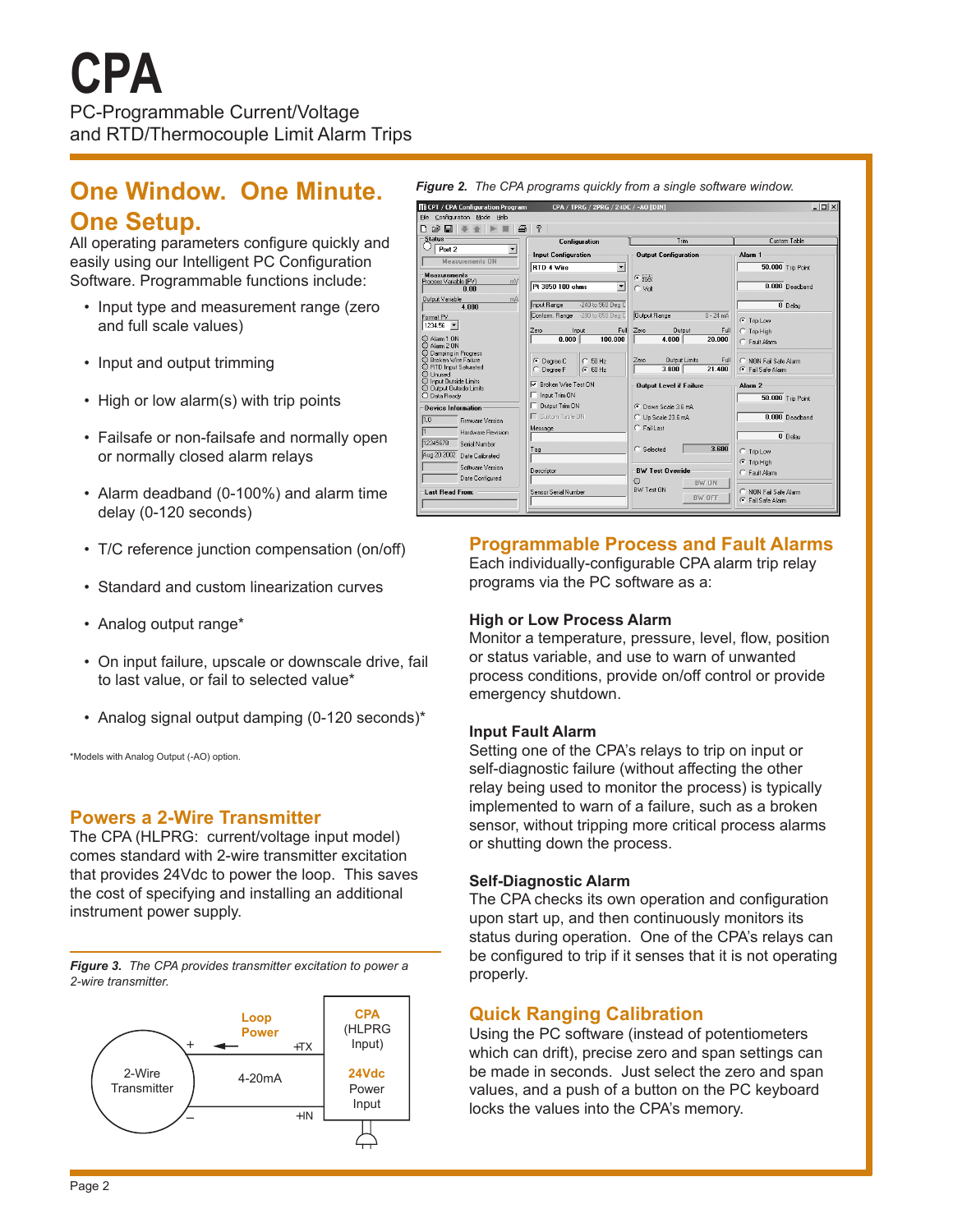## **Combination Alarm and Isolated Transmitter**

When ordered with the Analog Output (-AO) option, the CPA provides a proportional and isolated analog retransmission of the input signal that can be sent to remote monitoring/control devices like a DCS, PLC, PC, indicator, or data recorder. All analog parameters can be selected using the CPA Intelligent PC Configuration Software.

Upon input failure, the analog output can be user-set for upscale or downscale drive, fail to last value, or fail to selected value.

## **Custom 128-Point Linearization Curves**

The ability to plot a custom linearization curve is beneficial when non-linear input signals must be converted to linear output representations. Typical applications include monitoring a non-linear transducer, the level of odd-shaped tanks, and flow meter linearization.

*Figure 4. Custom linearization points can be selected and saved in the CPA's memory to compensate for non-linear input signals.*



## **Superior Cold Junction Compensation**

Uncompensated plastic terminals are very susceptible to ambient temperature changes that may result in readings that are "off" by several degrees. CPA models that accept temperature inputs (TPRG input) feature metal terminals and advanced electronic compensation techniques that provide a stable measurement in fluctuating ambient temperature conditions.

*Figure 5. When ordered with the Analog Output (-AO) option, the CPA is a combination alarm trip and signal transmitter.*



## **Trim to Specific Curve Segments**

The CPA can be trimmed with two data points within the selected zero and span measurement range. This allows a complete process range to be monitored, while placing measurement emphasis on a critical segment of the range.

 In the figure below, the ideal RTD curve is optimized between 20°C and 27°C to match the curve of the sensor used. This provides incredible precision over a limited portion of the span, while measuring the remainder of the span with outstanding accuracy.

*Figure 6. The CPA can be set to measure the segment most critical to the process.*



## **Total Sensor Diagnostics for RTD Inputs**

If the RTD input breaks, the user can decide whether or not to trip one alarm to indicate trouble. A plain-English error message on the PC software indicates exactly which RTD wire has broken. Specific error messages eliminate the work of removing the sensor or checking all lead wires to diagnose a problem.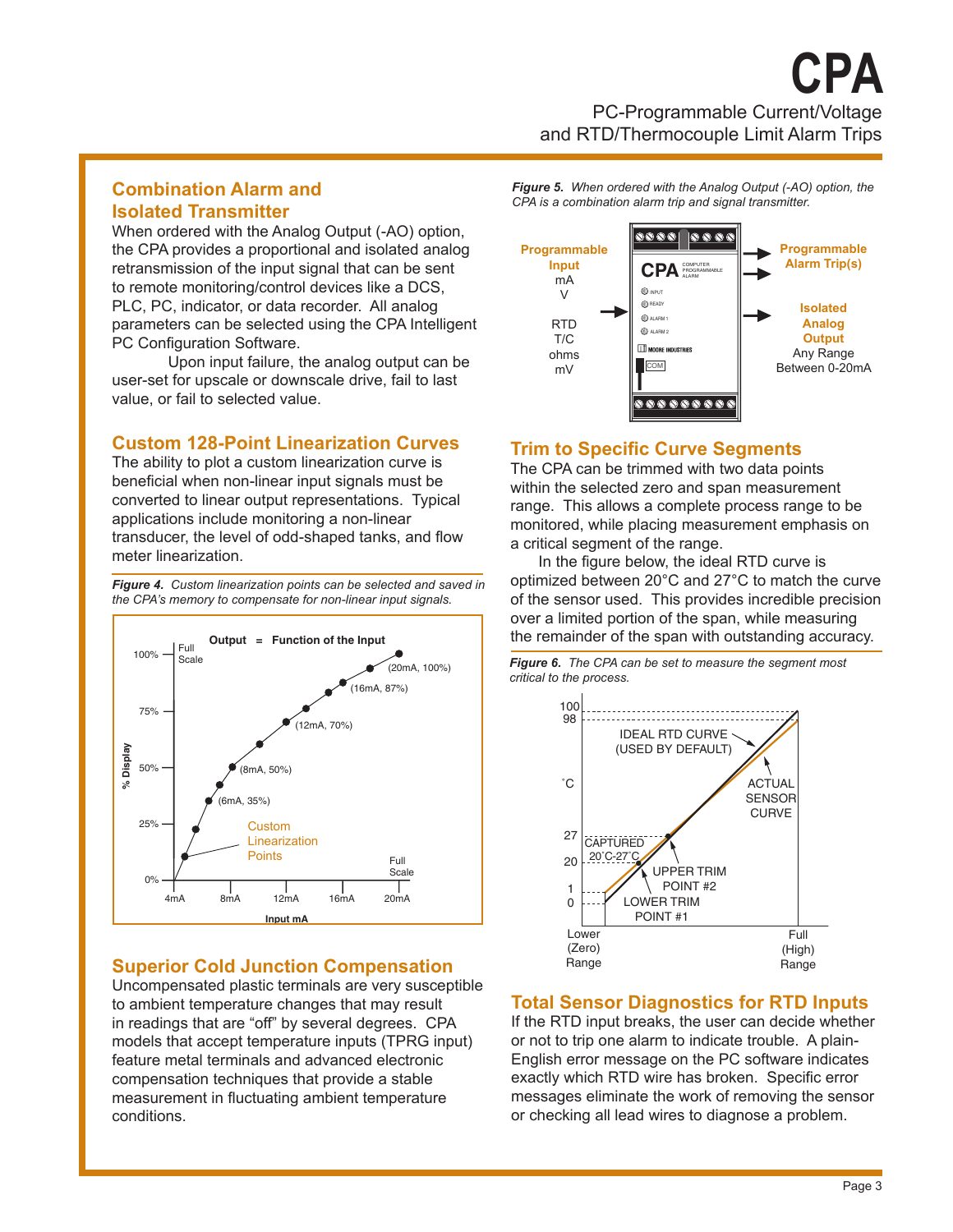# **Specifications (HLPRG: mA and V Input Model)**

| Performance Alarm Trip Repeatability:<br>Current, ±0.01% of max.<br>span (±2 microamps);<br>Voltage, ±0.01% of max.<br>span $(\pm 1mV)$<br>Input Accuracy: Current,<br>$±0.01\%$ of max. span<br>(±2 microamps); Voltage,<br>$±0.01\%$ of max. span<br>$(\pm 1mV)$                                                                                                                                                                                                                                                                                                                                                                                                                                                                                                                                                                                                                                                | Performance<br>(continued)                                  | <b>Power Consumption:</b><br>3W typical, 4W max.<br><b>Power Supply Effect:</b><br>$\pm 0.002\%$ of span per 1% of<br>line change<br>Input Impedance:<br>20ohms for current inputs;<br>1.1 Mohm for voltage inputs<br><b>Input Over-Range</b><br>Protection: ±100mA for                                                                                                                                                                                                                                                                                                                                                                                                                                                                                                                                                   | <b>Indicators</b>                   | LED Type: INPUT LED:<br>Dual color LED indicates<br>input failure<br>READY LED: Green LED<br>indicates unit is operating<br>properly<br>ALARM 1 and ALARM 2<br>LED: Dual color LED per<br>relay indicates alarm status                                                                                                                                                                                                                                                                                                                                                                                                                                                                                                                                                                                                                |
|-------------------------------------------------------------------------------------------------------------------------------------------------------------------------------------------------------------------------------------------------------------------------------------------------------------------------------------------------------------------------------------------------------------------------------------------------------------------------------------------------------------------------------------------------------------------------------------------------------------------------------------------------------------------------------------------------------------------------------------------------------------------------------------------------------------------------------------------------------------------------------------------------------------------|-------------------------------------------------------------|---------------------------------------------------------------------------------------------------------------------------------------------------------------------------------------------------------------------------------------------------------------------------------------------------------------------------------------------------------------------------------------------------------------------------------------------------------------------------------------------------------------------------------------------------------------------------------------------------------------------------------------------------------------------------------------------------------------------------------------------------------------------------------------------------------------------------|-------------------------------------|---------------------------------------------------------------------------------------------------------------------------------------------------------------------------------------------------------------------------------------------------------------------------------------------------------------------------------------------------------------------------------------------------------------------------------------------------------------------------------------------------------------------------------------------------------------------------------------------------------------------------------------------------------------------------------------------------------------------------------------------------------------------------------------------------------------------------------------|
| <b>Overall Accuracy: The</b><br>overall accuracy of the unit<br>is the combined input and<br>output (if any) accuracies.<br>It includes the combined<br>effects of linearity.<br>hysteresis, repeatability,<br>and adjustment resolution.<br>It does not include ambient<br>temperature effect<br><b>Minimum Input Span</b><br>at Specified Accuracy:<br>Current, 4mA; Voltage, 1V<br>Stability: See Table 1<br><b>Response Time:</b><br>300msec (Defined as time<br>from step change on input<br>to alarm state change when<br>alarm is set to trip midpoint)<br><b>Alarm Deadband:</b><br>Programmable from<br>0-100%<br><b>Alarm Trip Delay:</b><br>0-120 seconds<br><b>Line Voltage Effect:</b><br>$\pm 0.002\%$ of span per 1%<br>change in line voltage<br>(ac or dc)<br><b>Isolation:</b> Standard unit,<br>1000Vrms between case,<br>input and output.<br>1500Vrms between power<br>and input and between | <b>Performance</b><br>with Analog<br>Output (-AO<br>Option) | current inputs; ±30Vdc for<br>voltage inputs<br><b>WITH ANALOG OUTPUT:</b><br><b>Output Accuracy:</b><br>Current, ±0.01% of max<br>span $(\pm 2$ microamps);<br>Voltage, ±0.01% of max.<br>span $(\pm 1mV)$<br><b>Minimum Output Span:</b><br>Current, 4mA; Voltage, 1V<br><b>Response Time:</b><br>256msec maximum<br>(128 msec typical) for the<br>output to change from 10<br>to 90% of its scale for an<br>input step change of 0 to<br>100%<br>Ripple: 50mVp-p<br>maximum on voltage<br>output; 10mVp-p measured<br>across a 250 ohm load<br>resistor for current output<br>(Frequencies up to 120Hz)<br><b>Output Limiting:</b><br>Input over range,<br>$-0.2V/0mA$ and<br>10.5V/21.4mA; Input<br>failure, -0.5V/0mA and<br>11V/24mA<br><b>Output Current Limiting:</b><br>25mA max.<br><b>Load Effect (current</b> | <b>Ambient</b><br><b>Conditions</b> | <b>Operating &amp; Storage</b><br><b>Range:</b> $-40^{\circ}$ C to $+85^{\circ}$ C<br>$(-40^{\circ}F to +185^{\circ}F)$<br>Relay Range: -25°C to<br>+70°C (-13°F to +158°F)<br><b>Relative Humidity:</b><br>0-95%, non-condensing<br><b>Ambient Temperature</b><br>Effect: $\pm 0.015\%$ of<br>maximum span/°C<br><b>RFI/EMI Immunity</b><br>(Standard Unit):<br>10V/M@20-1000MHz,<br>1KHz when tested<br>according to<br>IEC1000-4-3-1995 with<br>0.5% of span or less error<br><b>RFI Immunity (with -RF</b><br>Option):<br>30V/M@20-1000MHz,<br>1KHz AM when tested<br>according to<br>IEC1000-4-3-1995 with<br>0.5% of span or less error<br><b>Noise Rejection:</b><br>Common mode:<br>100dB@50/60Hz;<br>Normal Mode: Current<br>Input, 100dB typical at<br>50mAp-p@50/60Hz;<br>Voltage Input, 100dB typical<br>at 1Vp-p@50/60Hz |
| power and output.; Unit<br>with -RF option, 500Vrms<br>between case, input, output<br>and power                                                                                                                                                                                                                                                                                                                                                                                                                                                                                                                                                                                                                                                                                                                                                                                                                   |                                                             | outputs): 0.01% of span<br>from 0 to maximum load<br>resistance on current<br>output<br><b>Maximum Load</b><br><b>Resistance: Current</b><br>outputs, 1Kohm; Voltage<br>outputs, 2Kohms                                                                                                                                                                                                                                                                                                                                                                                                                                                                                                                                                                                                                                   | Weight                              | 653 g (21 oz)                                                                                                                                                                                                                                                                                                                                                                                                                                                                                                                                                                                                                                                                                                                                                                                                                         |

*Table 1. Long-Term Stability for HLPRG (mA and V) Input Model.*

| <b>Stability</b><br>(% of maximum |       | Input-to-Analog<br><b>Output (Years)</b> |      | Input-to-Relay<br><b>Output (Years)</b> |       |       |  |
|-----------------------------------|-------|------------------------------------------|------|-----------------------------------------|-------|-------|--|
| span)                             |       | 3                                        | 5    |                                         | 3     | 5     |  |
| <b>Current Inputs</b>             | 0.081 | 0.14                                     | 0.18 | 0.047                                   | 0.081 | 0.105 |  |
| Voltage Inputs                    | 0.093 | 0.16                                     | 0.21 | 0.066                                   | 0.114 | 0 147 |  |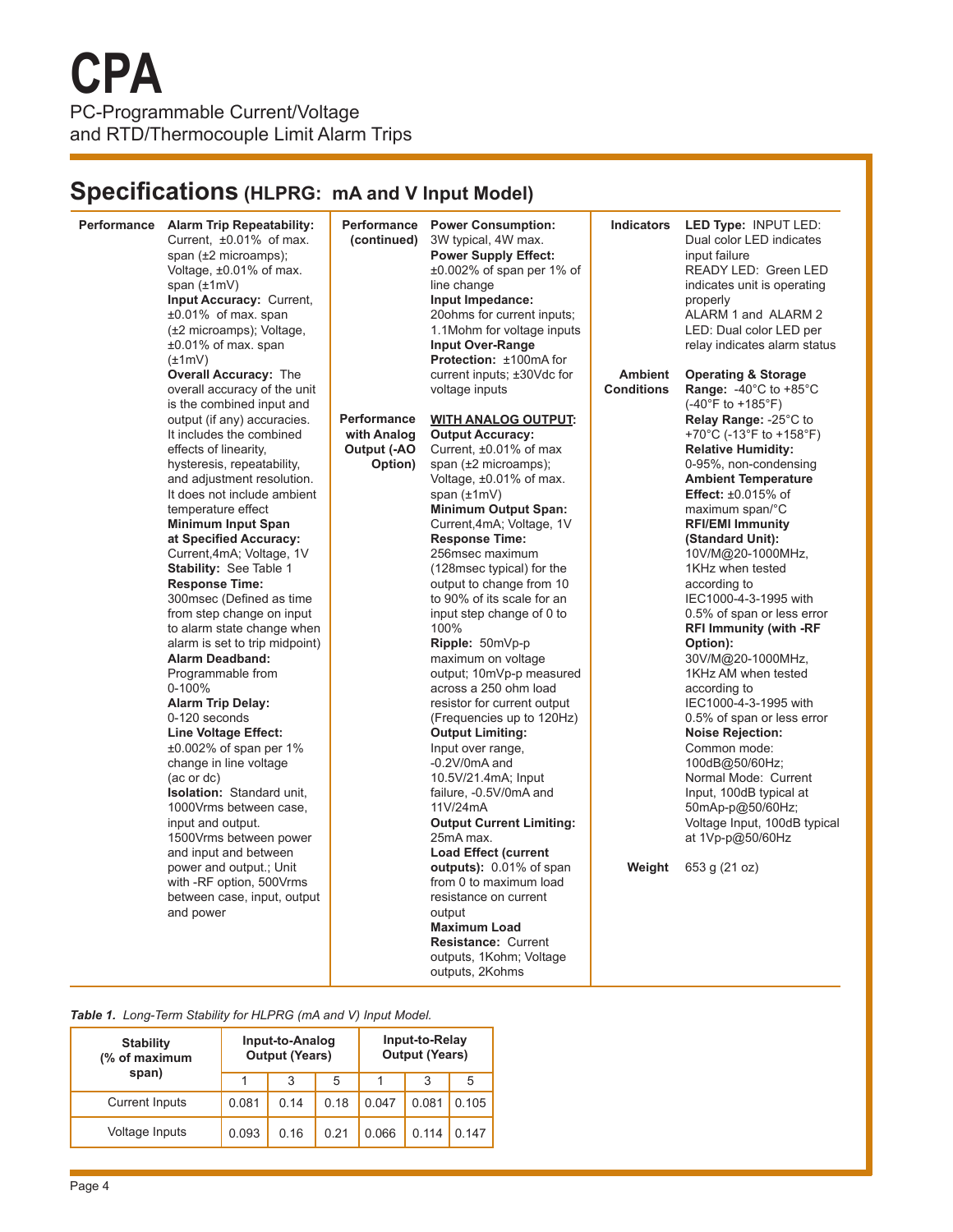# **Specifications (TPRG: RTD, T/C, Ohm, mV and Pot Input Model)**

| Performance Alarm Trip Repeatability:<br>See Table 4 on Page 6<br><b>Input Accuracy:</b><br>See Table 4 on Page 6<br><b>Overall Accuracy: The</b><br>overall accuracy of the unit<br>is the combined input and<br>output (if any) accuracies.<br>It includes the combined<br>effects of linearity,<br>hysteresis, repeatability,<br>and adjustment resolution.<br>It does not include ambient<br>temperature effect<br>Mimimum Span at                                                                                                                                                                                                                                                                                                                                                                                                                                                                      | <b>Performance</b> line change<br>(continued)<br><b>Performance</b><br>with Analog<br>Output (-AO<br>Option) | Input Impedance: T/C<br>and mV inputs, 40Mohms,<br>nominal<br><b>Input Over-Range</b><br>Protection: ±5Vdc<br><b>Excitation Current (RTD</b><br>and Ohm Inputs Only):<br>250microamps, ±10%<br><b>WITH ANALOG OUTPUT:</b><br><b>Output Accuracy:</b><br>Current, ±0.01% of max.<br>span (±2 microamps)<br>Voltage, ±0.01% of max.                                                                                                                                                                                                                                                                                                                                                                                                                                   | <b>Indicators</b><br><b>Ambient</b><br><b>Conditions</b> | LED Type: INPUT LED:<br>Dual color LED indicates<br>input failure<br>READY LED: Green LED<br>indicates unit is operating<br>properly<br>ALARM 1 & ALARM 2 LED:<br>Dual color LED per relay<br>indicates alarm status<br><b>Operating &amp; Storage</b><br><b>Range:</b> -40 $^{\circ}$ C to +85 $^{\circ}$ C<br>$(-40^{\circ}F to +185^{\circ}F)$<br>Relay Range: -25°C to<br>+70°C (-13°F to +158°F)                                                                                                                                                                                                                                                                                                                                 |
|-------------------------------------------------------------------------------------------------------------------------------------------------------------------------------------------------------------------------------------------------------------------------------------------------------------------------------------------------------------------------------------------------------------------------------------------------------------------------------------------------------------------------------------------------------------------------------------------------------------------------------------------------------------------------------------------------------------------------------------------------------------------------------------------------------------------------------------------------------------------------------------------------------------|--------------------------------------------------------------------------------------------------------------|---------------------------------------------------------------------------------------------------------------------------------------------------------------------------------------------------------------------------------------------------------------------------------------------------------------------------------------------------------------------------------------------------------------------------------------------------------------------------------------------------------------------------------------------------------------------------------------------------------------------------------------------------------------------------------------------------------------------------------------------------------------------|----------------------------------------------------------|---------------------------------------------------------------------------------------------------------------------------------------------------------------------------------------------------------------------------------------------------------------------------------------------------------------------------------------------------------------------------------------------------------------------------------------------------------------------------------------------------------------------------------------------------------------------------------------------------------------------------------------------------------------------------------------------------------------------------------------|
| <b>Specified Accuracy:</b><br>See Table 4 on Page 6<br><b>Cold Junction</b><br><b>Compensation Accuracy</b><br>(T/C Inputs Only):<br>$±0.45^{\circ}$ C<br><b>Stability: See Table 2</b><br><b>Response Time:</b><br>300msec (Defined as time<br>from step change on input<br>to alarm state change when<br>alarm is set to trip midpoint)<br><b>Alarm Deadband:</b><br>Programmable from<br>0-100%<br><b>Alarm Trip Delay:</b><br>0-120 seconds<br><b>Line Voltage Effect:</b><br>$\pm 0.002\%$ of span per 1%<br>change in line voltage<br>(ac or dc)<br><b>Isolation: Standard unit,</b><br>1000Vrms between case,<br>input and output. 1500Vrms<br>between power and input<br>and between power and<br>output; Unit with -RF option,<br>500Vrms between case,<br>input, output and power<br><b>Power Consumption:</b><br>3W typical, 4W max.<br><b>Power Supply Effect:</b><br>±0.002% of span per 1% of |                                                                                                              | span $(\pm 1mV)$<br><b>Response Time:</b><br>256msec maximum<br>(128msec typical) for the<br>output to change from 10<br>to 90% of its scale for an<br>input step change of 0 to<br>100%<br>Ripple: 50mVp-p<br>maximum on voltage<br>output; 10mVp-p<br>measured across a<br>250 ohm load resistor<br>for current output.<br>(Frequencies up to<br>120Hz<br><b>Output Limiting:</b><br>Input over range,<br>$-0.2V/0mA$ and<br>10.5V/21.4mA; Input<br>failure, -0.5V/0mA and<br>11V/24mA<br><b>Output Current Limiting:</b><br>25mA max.<br><b>Load Effect (current</b><br>outputs): 0.01% of span<br>from 0 to maximum load<br>resistance on current<br>output<br><b>Maximum Load</b><br><b>Resistance: Current</b><br>outputs, 1Kohms; Voltage<br>outputs, 2Kohms | Weight                                                   | <b>Effect of Ambient</b><br><b>Temperature on Cold</b><br><b>Junction Compensation</b><br>(T/C Inputs Only):<br>±0.005°C per °C change of<br>ambient temperature<br><b>Relative Humidity:</b><br>0-95%, non-condensing<br><b>Ambient Temperature</b><br>Effect: $\pm 0.015\%$ of<br>maximum span/°C<br><b>RFI/EMI Immunity</b><br>(Standard Unit):<br>10V/M@20-1000MHz,<br>1KHz when tested<br>according to<br>IEC1000-4-3-1995 with<br>0.5% of span or less error<br><b>RFI Immunity (with -RF</b><br>Option):<br>30V/M@20-1000MHz,<br>1KHz AM when tested<br>according to<br>IEC1000-4-3-1995 with<br>0.5% of span or less error<br>Noise Rejection: Common<br>mode,<br>100dB@50/60Hz;<br>Normal Mode, See Table 3<br>653 g (21 oz) |

*Table 2. Long-Term Stability for TPRG (RTD, T/C, mV, ohm, Pot) Input Model.*

| <b>Stability</b><br>(% of maximum | Input-to-Relay<br>Input-to-Analog<br><b>Output (Years)</b><br><b>Output (Years)</b> |       |       |       |       |       |  |  |
|-----------------------------------|-------------------------------------------------------------------------------------|-------|-------|-------|-------|-------|--|--|
| span)                             |                                                                                     | 3     | 5     |       | 3     | 5     |  |  |
| RTD, Ohm, & Pot Inputs            | 0.066                                                                               | 0.114 | 0.147 | 0.47  | 0.081 | 0.104 |  |  |
| T/C & mV Inputs                   | 0.047                                                                               | 0.082 | 0.106 | 0.008 | 0.014 | 0.019 |  |  |

#### *Table 3. Normal Mode Rejection Ratio Table.*

| <b>Sensor Type</b>           |            | Max. p-p Voltage Injection for<br>100dB at 50/60Hz |  |  |  |  |
|------------------------------|------------|----------------------------------------------------|--|--|--|--|
| T/C: J. K. N. C. E.          |            | 150mV                                              |  |  |  |  |
| $T/C$ : T. R. S. B           |            | 80 <sub>m</sub> V                                  |  |  |  |  |
| Pt RTD: 100, 200, 300 ohms   |            | 250mV                                              |  |  |  |  |
| Pt RTD: 400, 500, 1000 ohms  |            | 1V                                                 |  |  |  |  |
| Ni: 120 ohms                 |            | 500mV                                              |  |  |  |  |
| Cu: 9.03 ohms                |            | 100mV                                              |  |  |  |  |
| <b>Resistance</b>            | mV         |                                                    |  |  |  |  |
| 1-4kohms<br>250-1000         |            | 1V                                                 |  |  |  |  |
| $0.25 - 1$ kohms<br>62.5-250 |            | 250mV                                              |  |  |  |  |
| 0.125-0.25kohms              | 31.25-62.5 | 100mV                                              |  |  |  |  |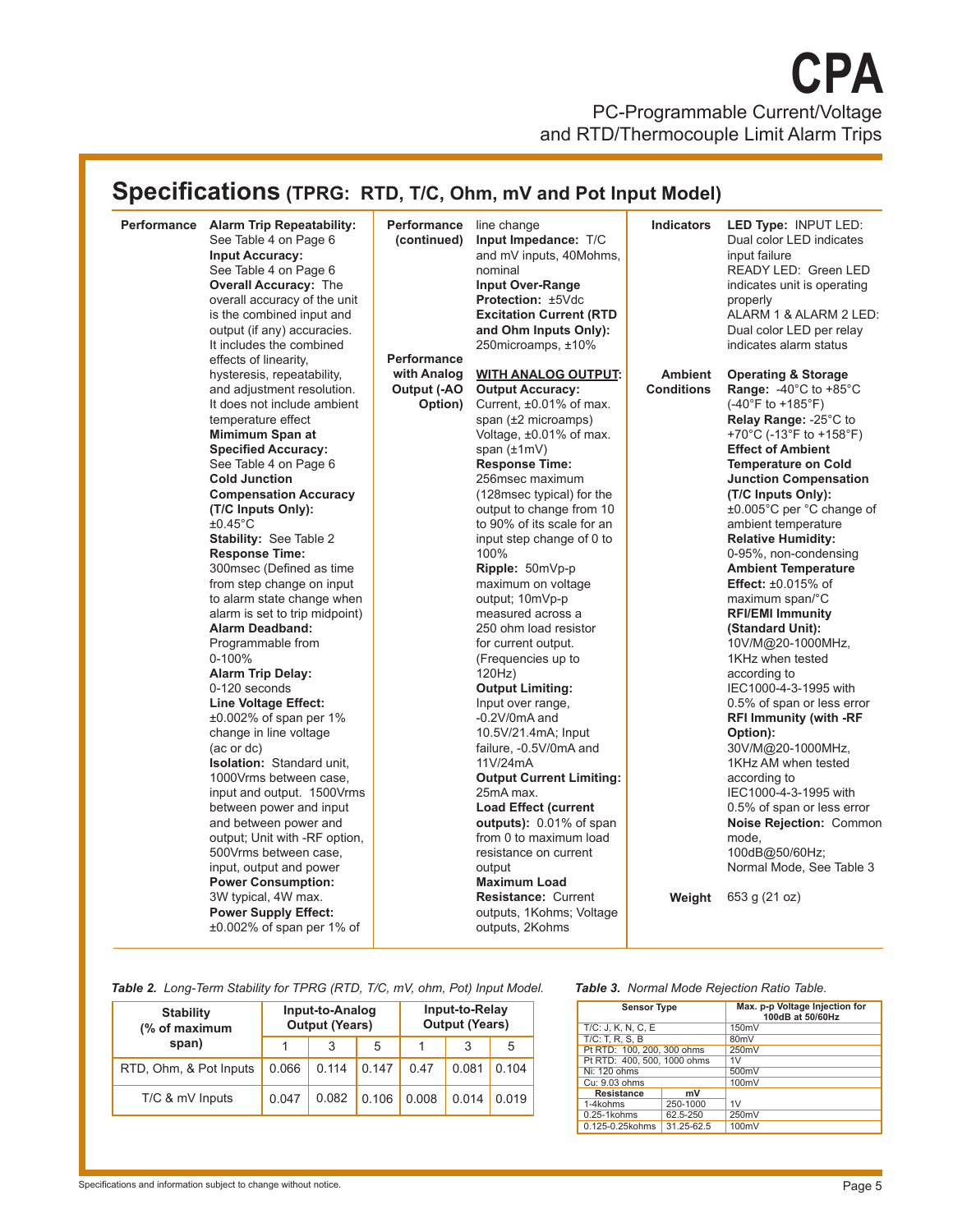| Input                 | <b>Type</b>              | α        | Ohms       | <b>Conformance</b><br>Range                 | <b>Minimum</b><br><b>Span</b>     | Input<br><b>Accuracy/Repeatability</b>     | <b>Maximum</b><br>Range                                |  |
|-----------------------|--------------------------|----------|------------|---------------------------------------------|-----------------------------------|--------------------------------------------|--------------------------------------------------------|--|
| <b>RTD</b>            |                          |          | 100        |                                             |                                   |                                            |                                                        |  |
| $(2-, 3-,$<br>4-Wire) |                          |          | 200        |                                             |                                   |                                            |                                                        |  |
|                       |                          |          | 300        | -200 to 850°C                               |                                   |                                            | -240 to 960°C                                          |  |
|                       |                          | 0.003850 | 400        | -328 to 1562°F                              |                                   |                                            | -400 to 1760°F                                         |  |
|                       |                          |          | 500        |                                             |                                   |                                            |                                                        |  |
|                       |                          |          | 1000       |                                             |                                   |                                            |                                                        |  |
|                       | <b>Platinum</b>          |          | 100        |                                             | $10^{\circ}$ C<br>(18°F)          | $±0.1^{\circ}C$<br>$(\pm 0.18^{\circ}F)$   |                                                        |  |
|                       |                          |          | 200        |                                             |                                   |                                            |                                                        |  |
|                       |                          | 0.003902 | 400        | -100 to 650°C<br>-148 to 1202°F             |                                   |                                            | -150 to 720°C<br>-238 to 1328°F                        |  |
|                       |                          |          | 500        |                                             |                                   |                                            |                                                        |  |
|                       |                          |          | 1000       |                                             |                                   |                                            |                                                        |  |
|                       |                          | 0.003916 | 100        | -200 to $510^{\circ}$ C<br>-328 to 950°F    |                                   |                                            | -240 to 580°C<br>-400 to 1076°F                        |  |
|                       | <b>Nickel</b>            | 0.00672  | 120        | $-80$ to $320^{\circ}$ C<br>-112 to 608°F   |                                   |                                            | $-100$ to $360^{\circ}$ C<br>$-148$ to 680 $\degree$ F |  |
|                       | Copper                   | 0.00427  | 9.035      | -50 to 250°C<br>-58 to 482°F                |                                   | $±0.85^{\circ}$ C<br>$(\pm 1.53^\circ F)$  | -65 to 280 $^{\circ}$ C<br>$-85$ to $536^{\circ}$ F    |  |
|                       | <b>Direct Resistance</b> |          | $0 - 4000$ | 0-4000ohms                                  | 10ohms                            | $±0.4$ ohms                                | 0-4000ohms                                             |  |
| Ohms                  | Potentiometer            | n/a      | 4000 max.  | 0-100%                                      | 10%                               | ±0.1%                                      | 0-100%                                                 |  |
| T/C                   | J                        | n/a      | n/a        | -180 to 760°C<br>-292 to 1400°F             | $35^{\circ}$ C<br>63°F            | $±0.25^{\circ}$ C<br>$(\pm 0.45^{\circ}F)$ | -210 to $770^{\circ}$ C<br>-346 to 1418°F              |  |
|                       | Κ                        | n/a      | n/a        | -150 to 1370°C<br>-238 to 2498°F            | $40^{\circ}$ C<br>72°F            | $±0.3$ °C<br>$(\pm 0.54^{\circ}F)$         | -270 to 1390°C<br>-454 to 2534°F                       |  |
|                       | Е                        | n/a      | n/a        | -170 to 1000°C<br>-274 to 1832°F            | $35^{\circ}$ C<br>$63^{\circ}F$   | ±0.2°C<br>$(\pm 0.36^\circ F)$             | -270 to 1013°C<br>-454 to 1855.4°F                     |  |
|                       | T                        | n/a      | n/a        | -170 to 400°C<br>-274 to 752°F              | $35^{\circ}$ C<br>$63^{\circ}F$   | $±0.25^{\circ}$ C<br>$(\pm 0.45^{\circ}F)$ | $-270$ to $407^{\circ}$ C<br>-454 to $764.6^{\circ}F$  |  |
|                       | $\mathsf{R}$             | n/a      | n/a        | 0 to $1760^{\circ}$ C<br>32 to 3200°F       | $50^{\circ}$ C<br>$90^{\circ}$ F  | $±0.55^{\circ}$ C<br>$(\pm 0.99^{\circ}F)$ | $-50$ to 1786 $^{\circ}$ C<br>-58 to 3246.8°F          |  |
|                       | S                        | n/a      | n/a        | 0 to $1760^{\circ}$ C<br>32 to 3200°F       | $50^{\circ}$ C<br>$90^{\circ}$ F  | $±0.55^{\circ}$ C<br>$(\pm 0.99^{\circ}F)$ | $-50$ to 1786 $^{\circ}$ C<br>$-58$ to 3246.8°F        |  |
|                       | в                        | n/a      | n/a        | 400 to 1820°C<br>752 to 3308°F              | $75^{\circ}$ C<br>$135^{\circ}$ F | $±0.75^{\circ}$ C<br>$(\pm 1.35^{\circ}F)$ | 200 to 1836°C<br>392 to 3336.8°F                       |  |
|                       | N                        | n/a      | n/a        | -130 to 1300°C<br>$-202$ to $2372^{\circ}F$ | $45^{\circ}$ C<br>$81^{\circ}F$   | $\pm 0.4$ °C<br>$(\pm 0.72$ °F)            | $-270$ to 1316 $^{\circ}$ C<br>-454 to 2400.8°F        |  |
|                       | C                        | n/a      | n/a        | 0 to $2300^{\circ}$ C<br>32 to 4172°F       | $100^{\circ}$ C<br>180°F          | ±0.8°C<br>$(\pm 1.44$ °F)                  | 0 to $2338^{\circ}$ C<br>32 to 4240.4°F                |  |
|                       | <b>DC</b>                | n/a      | n/a        | -50 to 1000mV                               | 4mV                               | 15 microvolts                              | -50 to 1000mV                                          |  |

*Table 4. Accuracy with RTD, Thermocouple, Ohms, and Millivolt Inputs (Models with TPRG Input).*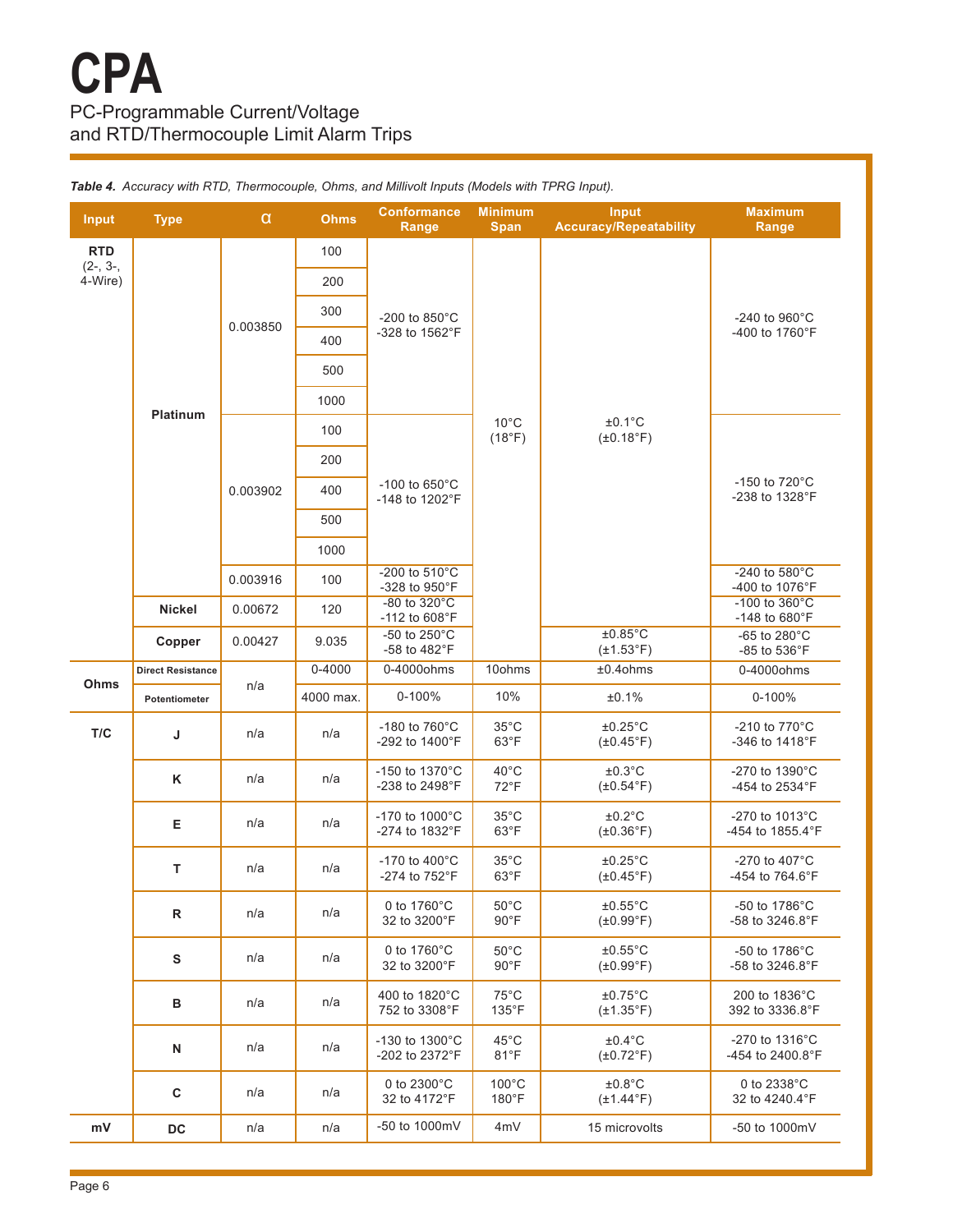PC-Programmable Current/Voltage and RTD/Thermocouple Limit Alarm Trips **CPA**

## **Ordering Information**

| <b>Unit</b>                                       | <b>Input</b>                                                                                                                                                                                                                                                                                                                                                                                                                                                                                                                         | <b>Output</b>                                                                                                                                                                                                                                                              | <b>Power</b>                                                       | <b>Options</b>                                                                                                                                                                                                                                                                                                                                                                                | <b>Housing</b>                                                                                                                      |
|---------------------------------------------------|--------------------------------------------------------------------------------------------------------------------------------------------------------------------------------------------------------------------------------------------------------------------------------------------------------------------------------------------------------------------------------------------------------------------------------------------------------------------------------------------------------------------------------------|----------------------------------------------------------------------------------------------------------------------------------------------------------------------------------------------------------------------------------------------------------------------------|--------------------------------------------------------------------|-----------------------------------------------------------------------------------------------------------------------------------------------------------------------------------------------------------------------------------------------------------------------------------------------------------------------------------------------------------------------------------------------|-------------------------------------------------------------------------------------------------------------------------------------|
| <b>CPA</b><br>PC-Programmable<br>Limit Alarm Trip | <b>HLPRG</b><br>Programs to accept:<br>Current: Any range<br>between 0-50mA<br>including:<br>$0-20mA$<br>$4-20mA$<br>10-50mA<br>Voltage: Any range<br>between 0-10Vdc<br>including:<br>$0-5$ $Vdc$<br>$1-5$ $Vdc$<br>$0-10$ $Vdc$<br><b>TPRG</b> Programs to<br>accept (see Table 3 on<br>Page 6 for details):<br>RTD: 2-, 3-, and<br>4-wire; platinum, copper,<br>and nickel<br>Thermocouple:<br>J, K, E, T, R, S, N, C, B<br>Ohms:<br>$0-4000$ ohms<br>(Potentiometer,<br>4000 ohms maximum)<br>Millivolts:<br>$-50$ to $+1000$ mV | <b>2PRG</b> Dual Relays<br>(Relays are<br>single-pole/double-throw<br>(SPDT, 1 form C, rated<br>5A@250Vac, 50/60Hz,<br>non-inductive)<br>Each relay individually<br>configures for:<br>High or Low Trip<br>Normally Open or<br>Normally Closed<br>Failsafe or Non-Failsafe | 24DC ±10%<br>117AC $\pm 10\%$<br>230AC ±10%<br>12DC<br>$(9-16Vdc)$ | -AO Analog<br>output (isolated<br>and linearized)<br>scaleable for Cur-<br>rent output 2.4mA<br>minimum or for<br>Voltage output<br>1Vdc minimum<br>(see "Specifica-<br>tions" for addition-<br>al information)<br>NOTE: Output<br>can be user-set<br>for internal or<br>external power<br>(source or sink)<br>-RF Enhanced<br>RFI/EMI<br>protection (see<br>"Specifications"<br>for details) | <b>DIN</b> Universal<br>DIN-style<br>housing mounts<br>on 32mm<br>(EN50035)<br>G-type<br>and 35mm<br>(EN50022) Top<br>Hat DIN-rails |

**When ordering, specify:** Unit / Input / Output / Power / Options [Housing] **Model number example:**CPA / TPRG / 2PRG / 117AC / - AO -RF [DIN]

# **Accessories**

| Part Number<br>750-75E05-01 | Moore Industries' Interface Solution Configuration<br>and Installation CD (One copy of CD provided free<br>with each order) |
|-----------------------------|-----------------------------------------------------------------------------------------------------------------------------|
| Part Number                 | Configuration Communications Cable for use in                                                                               |
| 803-053-26                  | connecting the instrument to the PC                                                                                         |
| Part Number                 | <b>Fuse Protected, Non-Isolated USB</b>                                                                                     |
| 804-030-26                  | <b>Communication Cable</b>                                                                                                  |